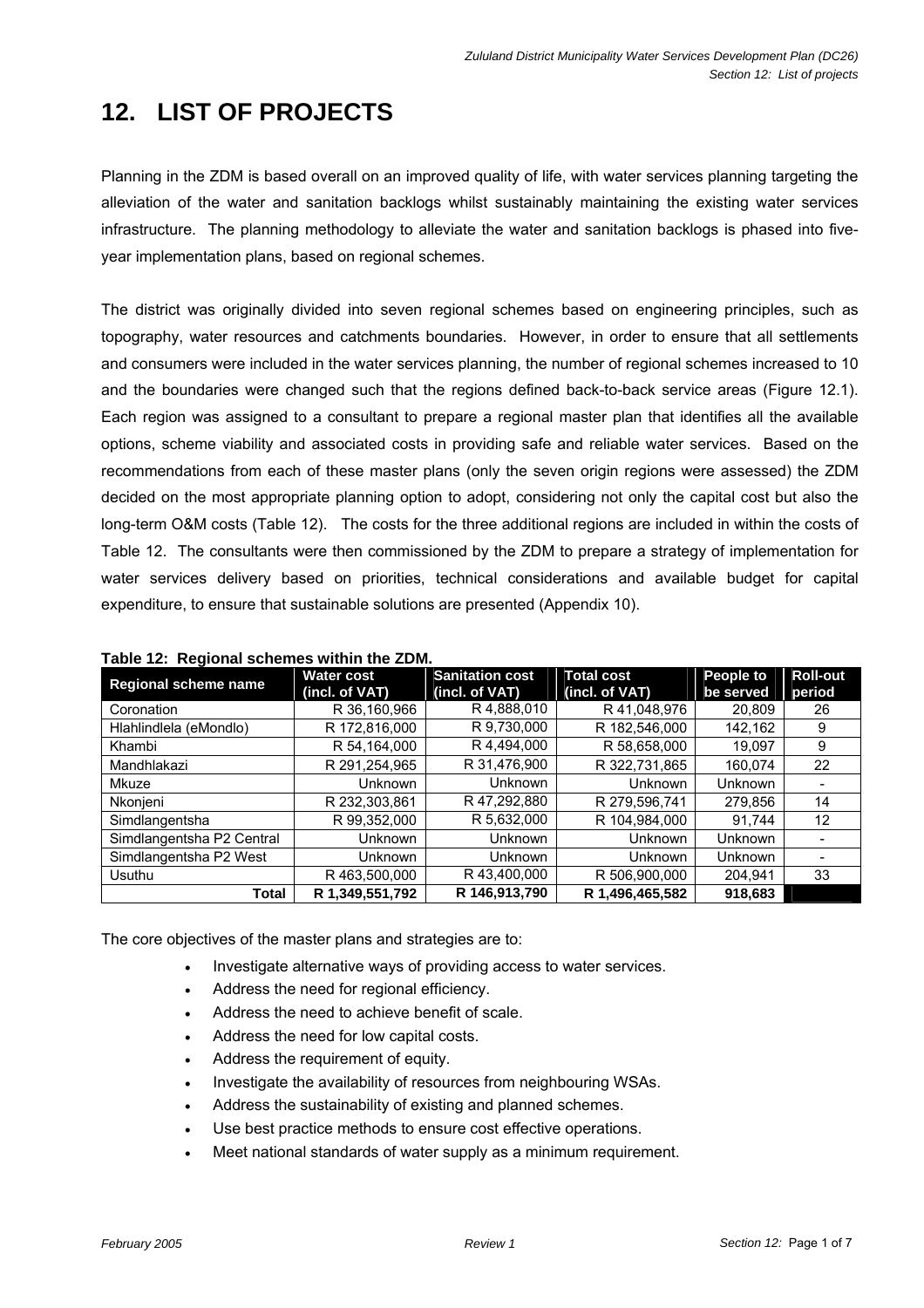**Figure 12.1: The seven regional water services schemes planned within the Zululand District Municipality.**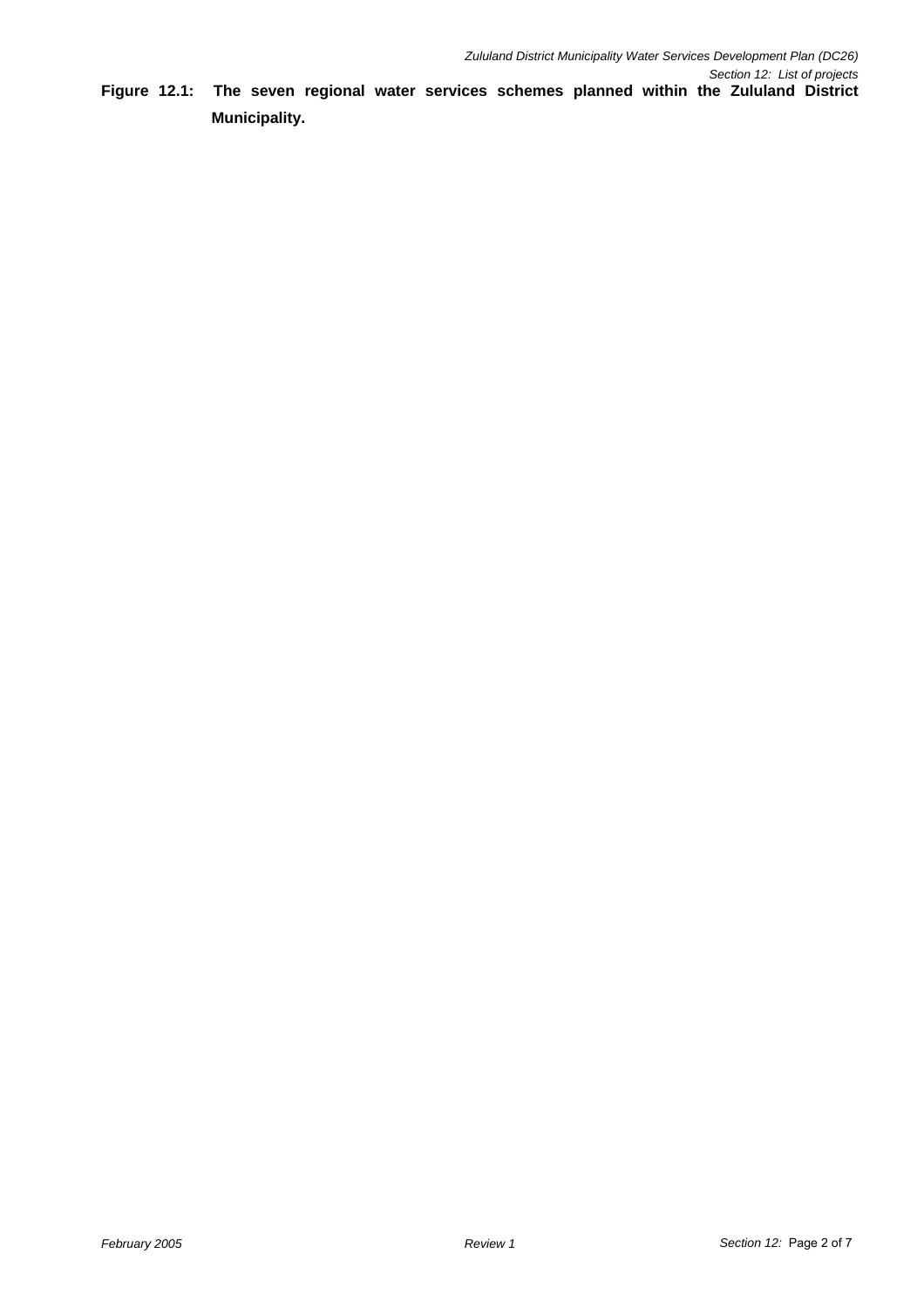In designing the water schemes, standards will be adopted to accommodate future developments and upgrades to each scheme. Without house connections for water supply, the short-term planning for sanitation projects is, through necessity, VIP latrines. These will be installed in conjunction with a health and hygiene awareness programme. The planned phases of sanitation projects will try to be aligned with the planned water schemes to ensure holistic improved health and hygiene to each community.

The hydrocensus data (see Section 5) is used to identify areas of need and target these areas with appropriate and effective solutions for the short-term in terms of the Zululand Rudimentary Water Supply Programme. An investigation into the water supply of 5*l*/person/day within 800m, 1000m and 1200m to all communities within the tribal areas of the ZDM was completed. This programme utilises boreholes equipped with handpumps and protected springs.

By far the biggest hindrance in providing water services is the consumer's inability and/or unwillingness to pay for the services provided. Therefore, planning is based on communal water supply in the rural areas where consumers cannot afford to pay for higher levels of service, with the option of installing different service levels for different consumers in the same community, based on their individual ability to pay, over the long-term.

Although in the past water and sanitation provision have been dealt with separately, often leading to health and hygiene problems associated with waterborne diseases, the ZDM recognises the importance of aligning the supply of water and sanitation projects. The Sanitation Task Group (SANTAG), a subcommittee of the KwaZulu-Natal Water and Sanitation Task Team (WATSAN) has developed a District Support programme by establishing the Zululand District Sanitation Task Group. This has helped facilitate focused discussion around local sanitation issues, improving the flow of information and enabling effective planning for sanitation. Activities include:

- Sanitation needs identification and planning.
- Support to the WSA.
- Promotion of the Sanitation Programme policy and approach among local role-players.
- Promotion of interdepartmental planning and action for sanitation.
- Lesson sharing and support.
- Role-player networking and liaison.

Figure 12.2 indicates the relationship between the WSDP, the regional master plans and the implementation strategies. Details of the regional schemes are set out in Appendix 10. Once funding is available, business plans will be compiled for the prioritised phase in accordance with the implementation strategies. Implementation and management of these regional schemes falls under the HOD: Technical Services and the Director: Water Services Authority, who have ensured that the strategies conform to the ZDM's goals and the objectives and its adopted IDP and WSDP.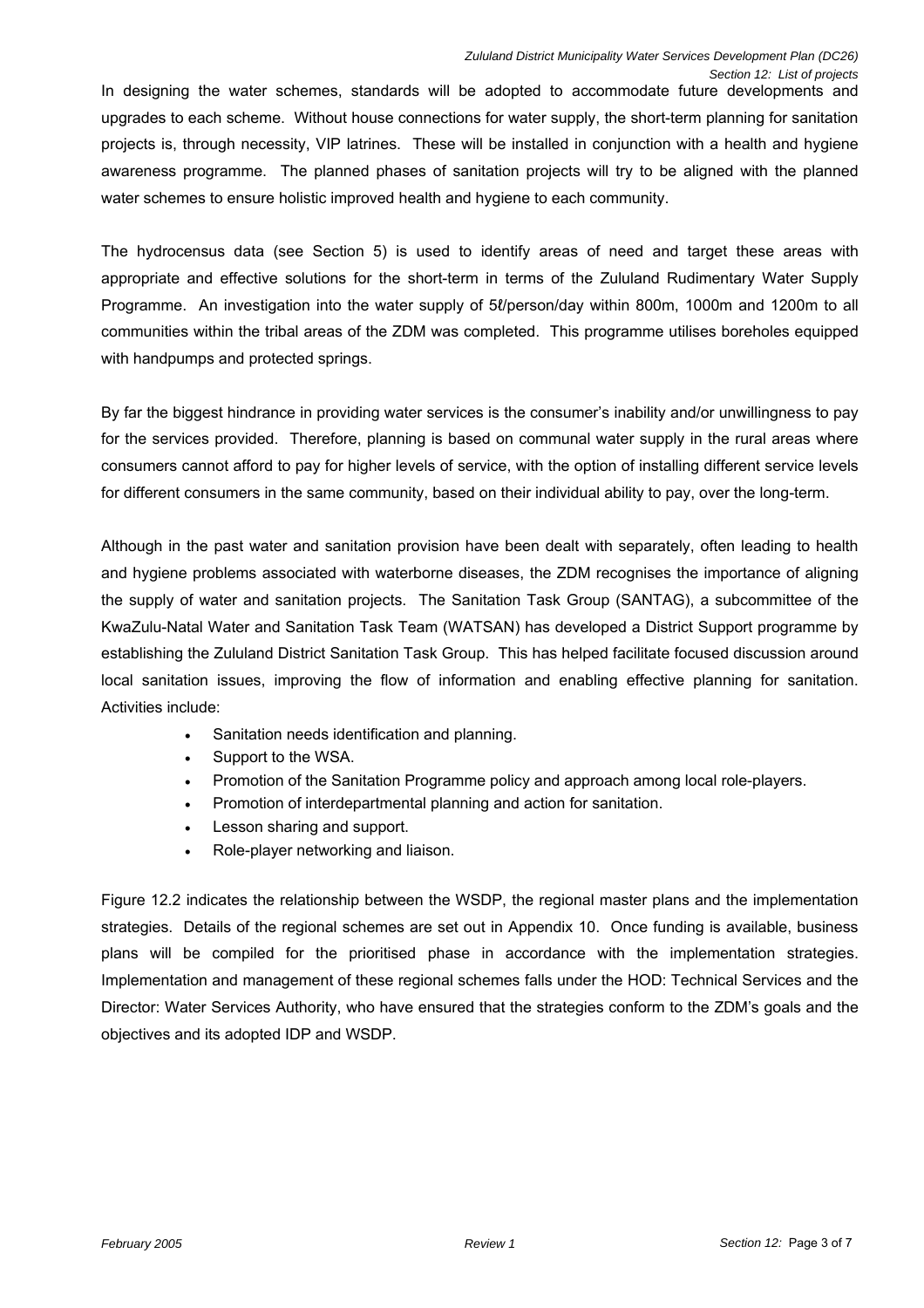

**Figure 12.2: The relationship between the WSDP, master plans and implementation strategies.**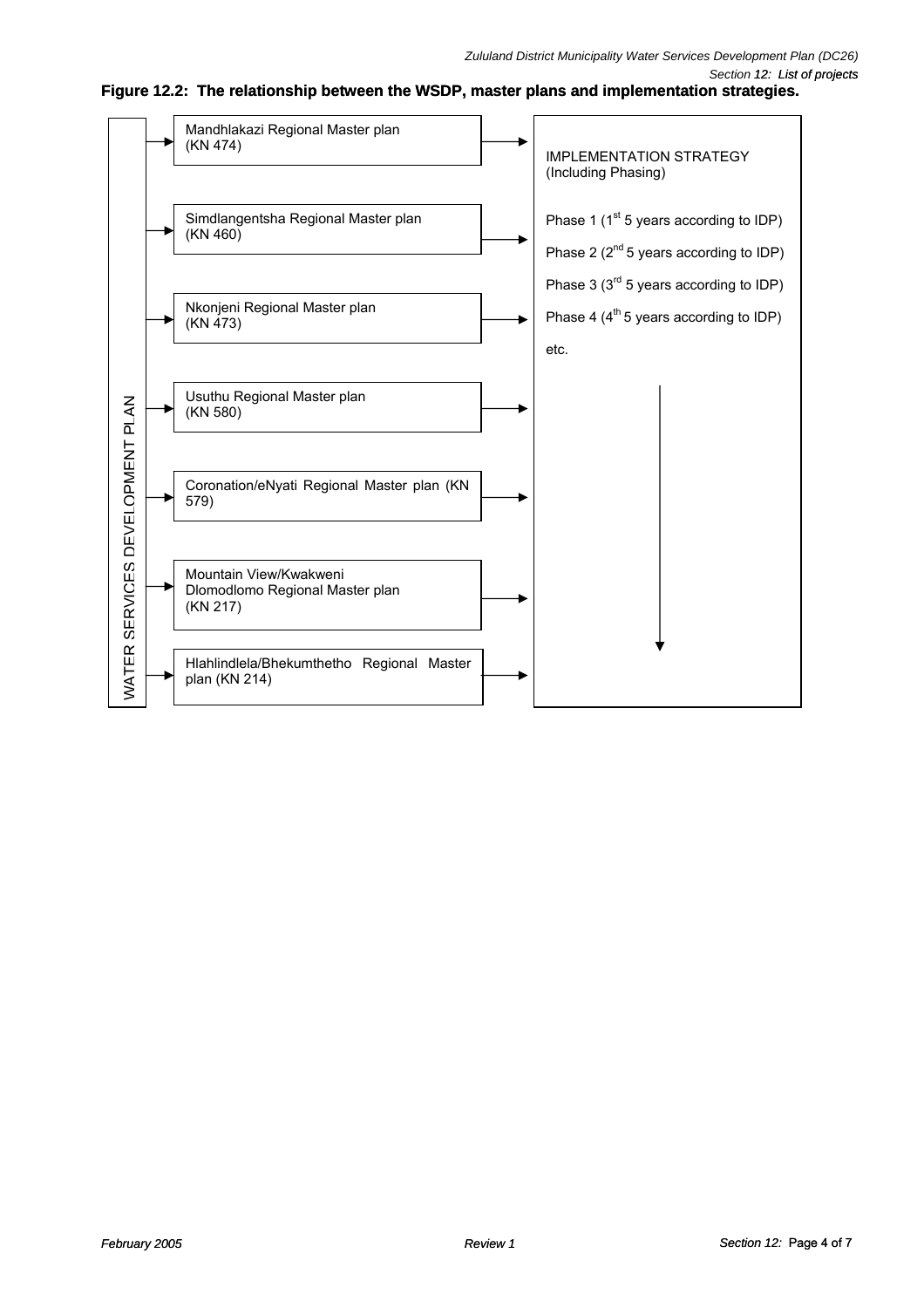## **12.1 Annual water and sanitation project list**

The five-year implementation of services is highlighted in Table 12.1a. This is based on the five-year implementation project list for water services on the projected funding from CMIP and DWAF (now MIG). In addition, the latest MIG cash flows are given in Table 12.1b. These projects however will not adequately address the backlog in water services.

| <b>Scheme</b>         | <b>Funder</b> | 2003/2004          |                | 2004/2005      |                | 2005/2006      |                | 2006/2007      |                |                | 2007/2008      |
|-----------------------|---------------|--------------------|----------------|----------------|----------------|----------------|----------------|----------------|----------------|----------------|----------------|
| Coronation            | <b>CMIP</b>   | R 1,100,000        | R 1,600,000    | R 2,700,000    | R 3,600,000    | R 700,000      | R 1,400,000    | R 700,000      | R 1,400,000    | R 700,000      | R 1,400,000    |
|                       | <b>DWAF</b>   | R 500,000          |                | R 900,000      |                | R 700,000      |                | R 700,000      |                | R 700,000      |                |
| eMondlo/Hlahlindlela  | CMIP          | R 7,000,000        | R 7,500,000    | R 10,800,000   | R 11,100,000   | R 8,100,000    | R 13,100,000   | R 8,100,000    | R 13,100,000   | R 8,100,000    | R 13,100,000   |
|                       | DWAF          | R 500,000          |                | R 300,000      |                | R 5,000,000    |                | R 5,000,000    |                | R 5,000,000    |                |
| Khambi                | CMIP          | R 2,500,000        | R 3,000,000    | R 3,000,000    | R 3,900,000    | R 1,100,000    | R 1,800,000    | R 1,100,000    | R 1,800,000    | R 1,100,000    | R 1,800,000    |
|                       | DWAF          | R 500,000          |                | R 900,000      |                | R 700,000      |                | R 700,000      |                | R 700,000      |                |
| Mandlakhazi           | CMIP          | R 6,900,000        | R 10,900,000   | R <sub>0</sub> | R 14,300,000   | R 9,700,000    | R 15,600,000   | R 9,700,000    | R 15,600,000   | R 9,700,000    | R 15,600,000   |
|                       | <b>DWAF</b>   | R 4,000,000        |                | R 14,300,000   |                | R 5,900,000    |                | R 5,900,000    |                | R 5,900,000    |                |
| Nkonjeni              | CMIP          | R 14,000,000       | R 16,500,000   | R 13,600,000   | R 21,700,000   | R 14,600,000   | R 23,500,000   | R 14,600,000   | R 23,500,000   | R 14,600,000   | R 23,500,000   |
|                       | <b>DWAF</b>   | R 2,500,000        |                | R 8,100,000    |                | R 8,900,000    |                | R 8,900,000    |                | R 8,900,000    |                |
| Ntinini               | <b>CMIP</b>   | R <sub>0</sub>     | R <sub>0</sub> | R <sub>0</sub> | R <sub>0</sub> | R <sub>0</sub> | R <sub>0</sub> | R <sub>0</sub> | R <sub>0</sub> | R0             | R <sub>0</sub> |
|                       | DWAF          | R <sub>0</sub>     |                | R <sub>0</sub> |                | R <sub>0</sub> |                | R <sub>0</sub> |                | R <sub>0</sub> |                |
| Simdelengthsa Central | <b>CMIP</b>   | R <sub>0</sub>     | R 500,000      | R 3,800,000    | R 5,000,000    | R 6,000,000    | R 7,900,000    | R 4,600,000    | R 6,300,000    | R <sub>0</sub> | R 600,000      |
|                       | DWAF          | R 500,000          |                | R 1,200,000    |                | R 1,900,000    |                | R 1,700,000    |                | R 600,000      |                |
| Simdlangentsha East   | CMIP          | R <sub>0</sub>     | R <sub>0</sub> | R <sub>0</sub> | R <sub>0</sub> | R <sub>0</sub> | R <sub>0</sub> | R <sub>0</sub> | R <sub>0</sub> | R0             | R <sub>0</sub> |
|                       | <b>DWAF</b>   | R <sub>0</sub>     |                | R <sub>0</sub> |                | R <sub>0</sub> |                | R <sub>0</sub> |                | R <sub>0</sub> |                |
| Simdlangentsha West   | CMIP          | R <sub>0</sub>     | R 2,300,000    | R 2,500,000    | R 4,200,000    | R <sub>0</sub> | R 1,700,000    | R 3,400,000    | R 5,300,000    | R 6,000,000    | R 9,000,000    |
|                       | <b>DWAF</b>   | R 2,300,000        |                | R 1,700,000    |                | R 1,700,000    |                | R 1,900,000    |                | R 3,000,000    |                |
|                       | CMIP          | R <sub>0</sub>     | R 3,900,000    | R 13,800,000   | R 16,000,000   | R 13,500,000   | R 21,800,000   | R 13,500,000   | R 21,800,000   | R 13,500,000   | R 21,800,000   |
| Usuthu                | DWAF          | R 3,900,000        |                | R 2,200,000    |                | R 8,300,000    |                | R 8,300,000    |                | R 8,300,000    |                |
|                       |               | Total R 34,100,000 |                | R 61,200,000   |                | R 70,500,000   |                | R 72,500,000   |                | R 70,500,000   |                |

**Table 12.1a: Annual water and sanitation planned project list.**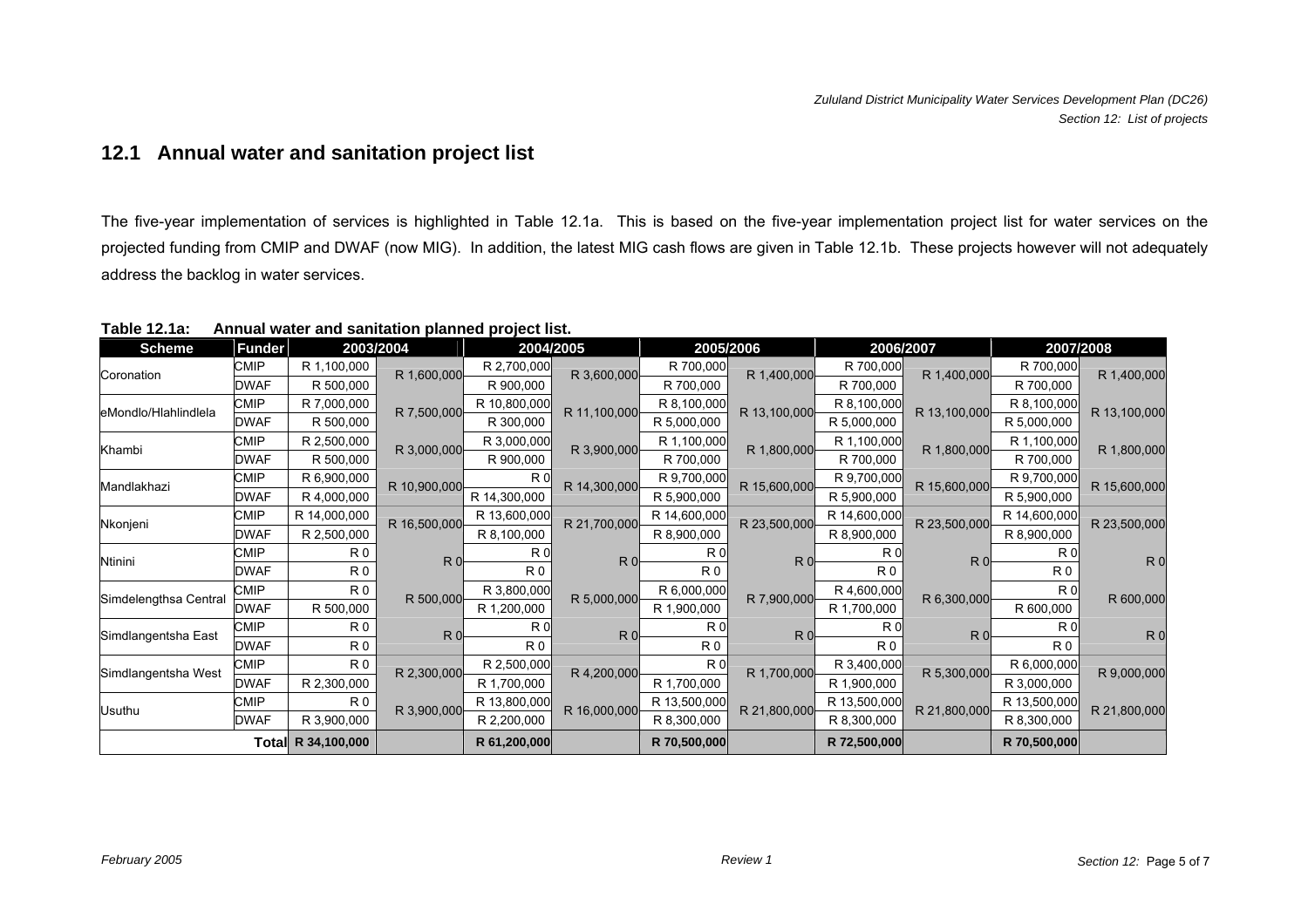### *Zululand District Municipality Water Services Development Plan (DC26) Section 12: List of projects*

#### **Table 12.1b: MIG cash flows.**

### **2004/2005 Financial Year**

| <b>CMIP</b>                    |                                                          |                              |                |                |      |                                             |                             |                             |                             |                               |
|--------------------------------|----------------------------------------------------------|------------------------------|----------------|----------------|------|---------------------------------------------|-----------------------------|-----------------------------|-----------------------------|-------------------------------|
| Agent                          | <b>Project Title</b>                                     | Project#                     |                |                |      | Environ Project Type Savings Act. Proj Cost | <b>CMIP MOA</b>             | Prev. Years Exp             | annual value                | Allocation                    |
| KZ 266 Ulundi<br>KZ 266 Ulundi | Mbilane Water Supply<br>Ulundi Water loss System Phase 2 | 2002 C26 025<br>2003 C26 081 | R<br>Ü         | Water<br>Water |      |                                             | 2,587,500.00<br>2,350,788.0 | 1,522,649.00<br>2,245,294.3 | 1,064,851.00<br>105,493.6   | End: 28/02/2005<br>28/02/2005 |
| KZ 261 eDumbe                  | Paulpietersburg / Dumbe Bulk Sewer Works                 | 2002 C26 022                 | Ū              | San            |      |                                             | 1,480,000.00                | 1,446,636.2                 | 33,363.7                    | 30/12/2004                    |
| DC 26 Zululand                 | Nongoma: Rehabilitation of Water Supply                  | 2001 C26 008                 | U              | Water          |      |                                             | 3.000.000.00                | 2.264.860.07                | 735.139.9                   | 30/12/2004                    |
| DC 26 Zululand                 | Belgrade: Bulk Water Supply                              | 2001 C26 020                 | R              | Water          |      |                                             | 1,285,000.00                | 1,124,953.79                | 160,046.2                   | 15/12/2004                    |
| DC 26 Zululand                 | Nkonjeni Regional Water Supply                           | 2002 C26 028                 | R              | Water          |      |                                             | 12.008.000.00               | 10.473.138.42               | 1,534,861.58                | 30/01/2005                    |
| KZ 262 uPhongolo               | Phongolo: VIP'S for Wards 1, 3 to 9 and 11               | 2002 C26 029                 | R              | San            |      |                                             | 2,962,606.00                | 2,568,170.64                | 394,435.36                  | 30/12/2004                    |
| DC 26 Zululand                 | Rural Sanitation: Abaqulusi Area                         | 2002 C26 034                 | R              | San            |      |                                             | 1,715,000.00                | 1,611,340.5                 | 103,659.47                  | 30/01/2005                    |
| DC 26 Zululand                 | Rural Sanitation: uPhongola Area                         | 2002 C26 036                 | R              | San            |      |                                             | 1,340,000.00                | 836,705.99                  | 503.294.01                  | 30/03/2005                    |
| DC 26 Zululand                 | Frischgewaaght Flood Damage                              | 2002 C26 038                 | R              | Water          |      |                                             | 1,117,200.00                | 1,049,208.65                | 67,991.35                   | 30/03/2005                    |
| DC 26 Zululand                 | Enyathi Bulk Sanitation and Water Services               | 2002 C26 039                 | R              | Water          |      |                                             | 1.078.000.00                | 0.00                        | 136,875.00                  | 28/02/2006                    |
| DC 26 Zululand                 | Vrede Bulk Water Supply                                  | 2002 C26 042                 | R              | Water          |      |                                             | 653,600.00                  | 602,801.36                  | 50,798.64                   | 30/12/2004                    |
| DC 26 Zululand                 | eDumbe: Sanitation                                       | 2002 C26 043                 | R              | San            |      |                                             | 7.536.825.00                | 2,964,639.24                | 1,561,550.00                | 30/03/2006                    |
| DC 26 Zululand                 | Water: Mtwathube (ward 4)                                | 2002 C26 044                 | R              | Water          |      |                                             | 1,000,000.00                | 126,408.90                  | 873,591.1                   | 28/02/2005                    |
| DC 26 Zululand                 | Nkongolwane Bulk Sewer Works                             | 2002 C26 045                 | R              | San            |      |                                             | 2.172.400.00                | 2.080.616.38                | 91.783.6                    | 30/01/200                     |
| DC 26 Zululand                 | Rural Sanitation: Ulundi Area Phase 2                    | 2003 C26 078                 | R              | San            |      |                                             | 13,552,632.00               | 8,297,839.48                | 4,502,352.52                | 30/06/2005                    |
| DC 26 Zululand                 | Rural Sanitation: Abaqulusi Area Phase 2                 | 2003 C26 079                 | R              | San            |      |                                             | 1,798,246.00                | 1,251,591.24                | 546,654.76                  | 28/02/2005                    |
| DC 26 Zululand                 | eMondlo Regional Water Scheme                            | 2003 C26 083                 | R              | Water          |      |                                             | 15,614,035.00               | 767.005.2                   | 6,363,000.00                | 30/01/2006                    |
| DC 26 Zululand                 | Usuthu Regional Water Scheme                             | 2003 C26 085                 | R              | Water          |      |                                             | 30,004,428.90               | 1,056,104.22                | 9,546,520.00                | 30/03/2006                    |
| DC 26 Zululand                 | Mandlakazi Regional Water Scheme Phase 2                 | 2003 C26 087                 | R              | Water          |      |                                             | 9,890,300.0                 | 0.00                        | 4,900,000.00                | 30/11/2006                    |
| DC 26 Zululand                 | Simdlangentsha Reg. Water Scheme-West                    | 2003 C26 088                 | R              | Water          |      |                                             | 3,168,382.00                | 155,639.79                  | 3,012,742.2                 | 31/03/2005                    |
| DC 26 Zululand                 | Simdlangentsha Reg. Water Scheme-Central                 | 2003 C26 089                 | R              | Water          |      |                                             | 11.668.919.00               | 0.00                        | 1.500.000.00                | 30/03/2006                    |
| DC 26 Zululand                 | Nkonjeni Regional Water Scheme Phase 2                   | 2003 C26 090                 | R              | Water          |      |                                             | 7,005,720.00                | 0.00                        | 5,092,401.10                | 30/10/2006                    |
| DC 26 Zululand                 | Water Vuna (ward 14)                                     | 2003 C26 093                 | R              | Water          |      |                                             | 500,000.00                  | 0.00                        | 500,000.0                   | 30/03/2005                    |
| KZ 263 Abaqulusi               | Louwsburg: Upgrade Roads                                 | 2003 C26 094                 | R              | Roads          |      |                                             | 2,453,000.00                | 193,135.00                  | 750,613.0                   | 31/07/2005                    |
| DC 26 Zululand                 | Enviromental Management Plan                             | 2003 C26 095                 | $\overline{R}$ | Soft           |      |                                             | 438,000.00                  | 0.00                        | 438,000.0                   | 30/03/2005                    |
| DC 26 Zululand                 | Nkongolwane Sanitation phase 1                           | 2003 C26 096                 | R              | San            |      |                                             | 1,000,000.00                | 0.00                        | 500,000.00                  | 30/03/2006                    |
| DC 26 Zululand                 | Ulundi: Upgrading of Bulk Supply                         | 2003 C26 097                 | Ū              | Water          |      |                                             | 2,807,370.00                | 0.00                        | 2,724,686.76                | 30/03/2005                    |
| DC 26 Zululand                 | Coronation Regional water Scheme Phase 1                 | 2003 C26 098                 | R              | Water          |      |                                             | 3.498.229.00                | 0.00                        | 1.500.000.00                | 30/11/200                     |
| DC 26 Zululand                 | Nongoma Water Upgrade Phase 2                            | 2003 C26 099                 | R              | Water          |      |                                             | 1,879,486.00                | 0.00                        | 1,879,486.00                | 30/03/200                     |
| KZ 262 uPhongolo               | Belgrade: VIP'S and Water Reticulation                   | 2002 C26 047                 | R              | San            |      |                                             | 5,795,000.00                | 1,306,226.2                 | 4,488,773.7                 | 30/03/2005                    |
| KZ 262 uPhongolo               | Ncotshane: Collector sewers Phase 1                      | 2003 C26 082                 | R              | San            |      |                                             | 5.800.000.00                | 2.214.236.69                | 3,585,763.3                 | 30/01/2005                    |
|                                |                                                          |                              |                |                |      |                                             |                             |                             |                             |                               |
| KZ 263 Abaqulusi               | Upgrade: Vryheid Sewage Works                            | 2001 C26 001                 | U              | San            |      |                                             | 12,740,000.00               | 7,889,509.42                | 4,850,490.58                | 30/09/2004                    |
| KZ 263 Abaqulusi               | eMondlo Upgrade of Water Network                         | 2003 C26 091                 | R              | Water          |      |                                             | 10,694,144.0                | 747.225.0                   | 5.000.000.5                 | 30/09/2006                    |
|                                |                                                          |                              |                |                |      |                                             | 182,594,810.9               | 54,795,935.90               | 69,099,219.15               | 62,768,000.00                 |
| <b>DWAF</b>                    |                                                          |                              |                |                |      |                                             |                             |                             |                             |                               |
| Agent                          | <b>Project Title</b>                                     | Project #                    |                |                |      | Environ Project Type Savings Act. Proj Cost | <b>DWAF</b>                 | <b>Prev.Years Exp</b>       | annual value                | Allocation                    |
| DC 26 Zululand                 | Ishulabasha                                              | KN <sub>UU</sub>             | π              | Water          |      |                                             | 656,555.00                  | 567.892.00                  | 31,217.35                   |                               |
| DC 26 Zululand                 | Hlungulwane                                              | <b>KN032</b>                 |                |                |      |                                             | 2.160.494.00                | 2.098.547.00                | 51.431.2                    |                               |
| DC 26 Zululand                 | Mabedlane                                                | <b>KN033</b>                 |                |                |      |                                             | 5,501,363.00                | 4,340,777.00                | 286,990.85                  |                               |
| DC 26 Zululand                 | Mvula                                                    | <b>KN034</b>                 |                |                |      |                                             | 2,389,420.00                | 1,883,080.00                | 92,075.4                    |                               |
| DC 26 Zululand                 | Ezembeni                                                 | <b>KN035</b>                 |                |                |      |                                             | 2.517.600.00                | 2,329,344.00                | 47,552.9                    |                               |
| DC 26 Zululand                 | Bhekumthetho                                             | <b>KN124</b>                 | R              | Water          |      |                                             | 3,100,000.00                | 3,087,921.00                | 57.974.24                   |                               |
| DC 26 Zululand                 | Siyakhula San                                            | <b>KN494</b>                 | R              | San            |      |                                             | 5,556,247.00                | 1,107,727.00                | 657,088.9                   |                               |
| DC 26 Zululand                 | Ndema San                                                | <b>KN498</b>                 |                |                |      |                                             | 1,141,181.00                | 998,168.00                  | 143,012.0                   |                               |
| DC 26 Zululand                 | Osuthu San                                               | <b>KN558</b>                 | R              | San            |      |                                             | 2,213,920.60                | 1,221,111.00                | 956,215.0                   |                               |
| DC 26 Zululand                 | Ekubungazeleni San                                       | <b>KN559</b>                 |                |                |      |                                             | 929,627.00                  | 252,590.00                  | 149,208.00                  |                               |
| DC 26 Zululand                 | Mjeni San                                                | <b>KN563</b>                 |                |                |      |                                             | 1,089,152.00                |                             | 679,826.0                   |                               |
| DC 26 Zululand                 | Zondo                                                    | <b>KN614</b>                 | R              | Water          |      |                                             | 1,920,000.00                | 1,507,857.0                 | 962,615.6                   |                               |
| DC 26 Zululand                 | <b>Zululand LG Support</b>                               | <b>KN222</b>                 | $\overline{R}$ | Water          | 0.00 |                                             | 5.230.711.0                 | 4.115.792.0                 | 0.01                        |                               |
| DC 26 Zululand                 | Bott Emergency - Zululand (San)                          | <b>KN472(s)</b>              | R              | Water          |      |                                             |                             |                             | 0.0(                        |                               |
| DC 26 Zululand                 | Bott Emergency - Zululand (Water)                        | <b>KN472(w)</b>              | R              | San            |      |                                             | 25,696,483.00               | 12,012,321.00               | 2,153,037.00                |                               |
| DC 26 Zululand                 | Hlahlindlela                                             | <b>KN360</b>                 |                |                |      |                                             | 16.436.985.0                | 10.229.850.00               | 1.309.064.00                |                               |
| DC 26 Zululand                 | Kombuzi                                                  | <b>KN363</b>                 |                |                |      |                                             | 14,031,807.0                | 10,543,819.00               | 1,487,983.0                 |                               |
| DC 26 Zululand                 | Mangosuthu San                                           | <b>KN496</b>                 | $\overline{R}$ | San            |      |                                             | 6,327,513.00                | 1,711,229.00                | 1,271,690.0                 |                               |
| DC 26 Zululand                 | Osingsingini                                             | <b>KN180</b>                 | R              | Water          |      |                                             | 2,158,968.00                | 1,044,501.00                | 1,205,023.0                 |                               |
| DC 26 Zululand                 | Thandokhule                                              | <b>KN182</b>                 | R              | Water          |      |                                             | 1,181,406.00                | 728,969.00                  | 466,087.0                   |                               |
| DC 26 Zululand                 | Manhlanhle San                                           | <b>KN573</b>                 | R              | Water          |      |                                             | 852.804.0                   | 454,950.00                  | 275,776.8                   |                               |
| DC 26 Zululand                 | Mandlakazi Phase 1b                                      | <b>KN591</b>                 | R              | Water          |      |                                             | 16,097,608.00               | 5,414,639.00                | 9,212,411.0                 |                               |
| DC 26 Zululand                 | Nkonjeni Phase 1                                         | <b>KN616</b>                 | R              | San            |      |                                             | 29,834,467.45               | 4,065,097.00                | 6,277,463.41                |                               |
|                                |                                                          |                              |                |                |      |                                             |                             | 69,716,181.00               | 27,773,743.00               | 25,248,143.00                 |
| <b>MIG Top-Up</b>              |                                                          |                              |                |                |      |                                             |                             |                             |                             |                               |
| Agent                          | <b>Project Title</b>                                     | Project#                     |                |                |      | Environ Project Type Savings Act. Proj Cost | <b>MOA Value</b>            | Prev.Years Exp              | annual value                | <b>Allocation</b>             |
| DC 26 Zululand                 | <b>PMU</b>                                               | PMU - DC26                   |                |                |      | 2,464,000.00                                | 2,464,000.0                 | 0.00<br>0.00                | 2,464,000.0<br>2,464,000.00 | 7,269,444.64                  |